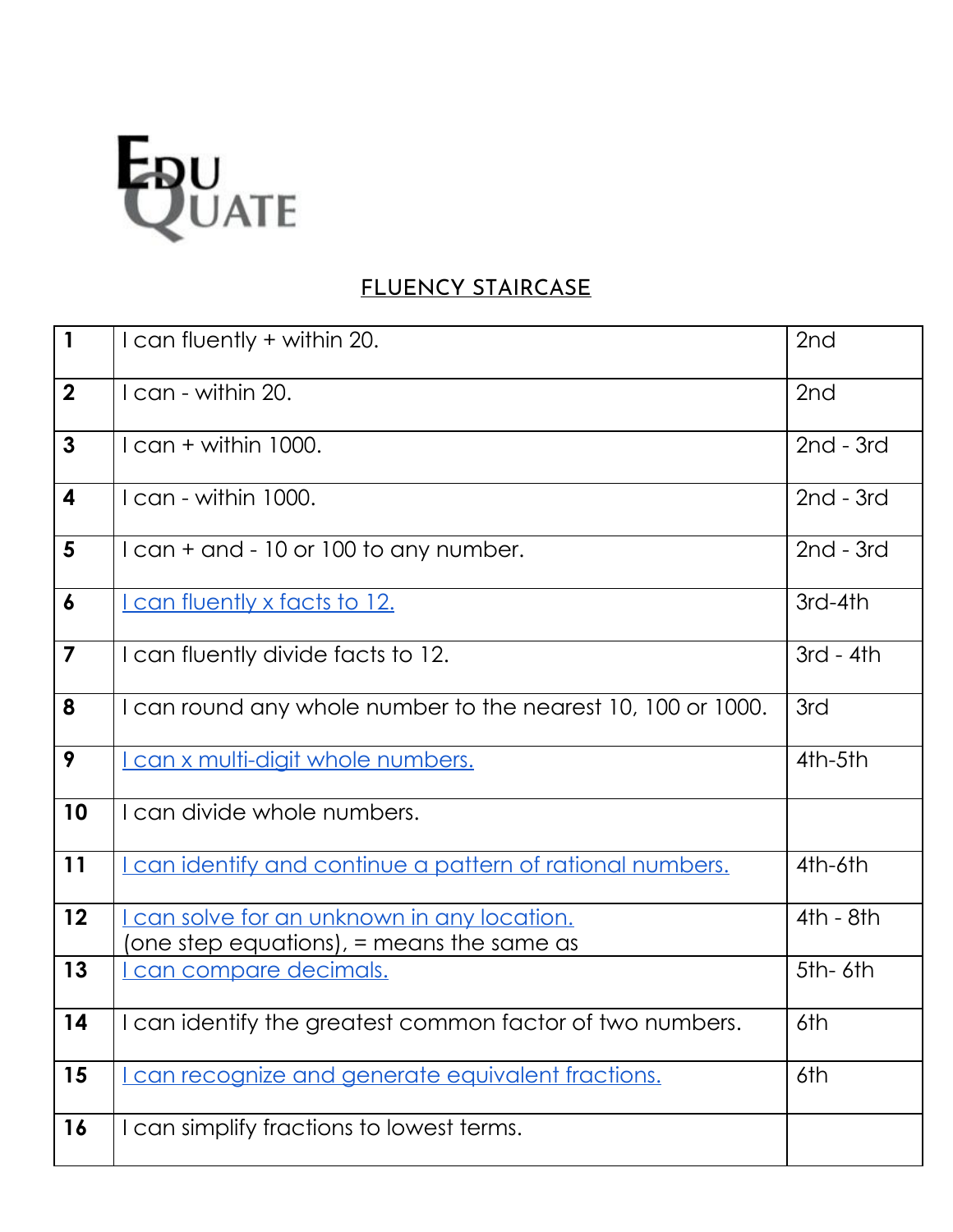| 17 | <u>I can +/- fractions.</u>                                          |             |
|----|----------------------------------------------------------------------|-------------|
| 18 | $l$ can $x$ /÷ fractions                                             |             |
| 19 | <u>I can round decimals.</u>                                         | 5th-6th     |
| 20 | <u>I can +/- decimals</u>                                            | $5th-6th$   |
| 21 | I can x decimals                                                     | $5th-6th$   |
| 22 | I can ÷ decimals                                                     |             |
| 23 | I can solve using the correct order of operations                    | $5th - 8th$ |
| 24 | I can evaluate exponents.                                            |             |
| 25 | I can convert between decimals, fractions, and percents<br>fluently. | $7th - 8th$ |
| 26 | I can solve two step equations.                                      | $7th - 8th$ |
| 26 | Lcan evaluate expressions using substitution.                        | $7th - 8th$ |
| 27 | <u>I can + integers</u>                                              | $7th - 8th$ |
| 28 | <u>I can - integers</u>                                              |             |
| 29 | <u>I can x/÷ integers.</u>                                           | $7th - 8th$ |